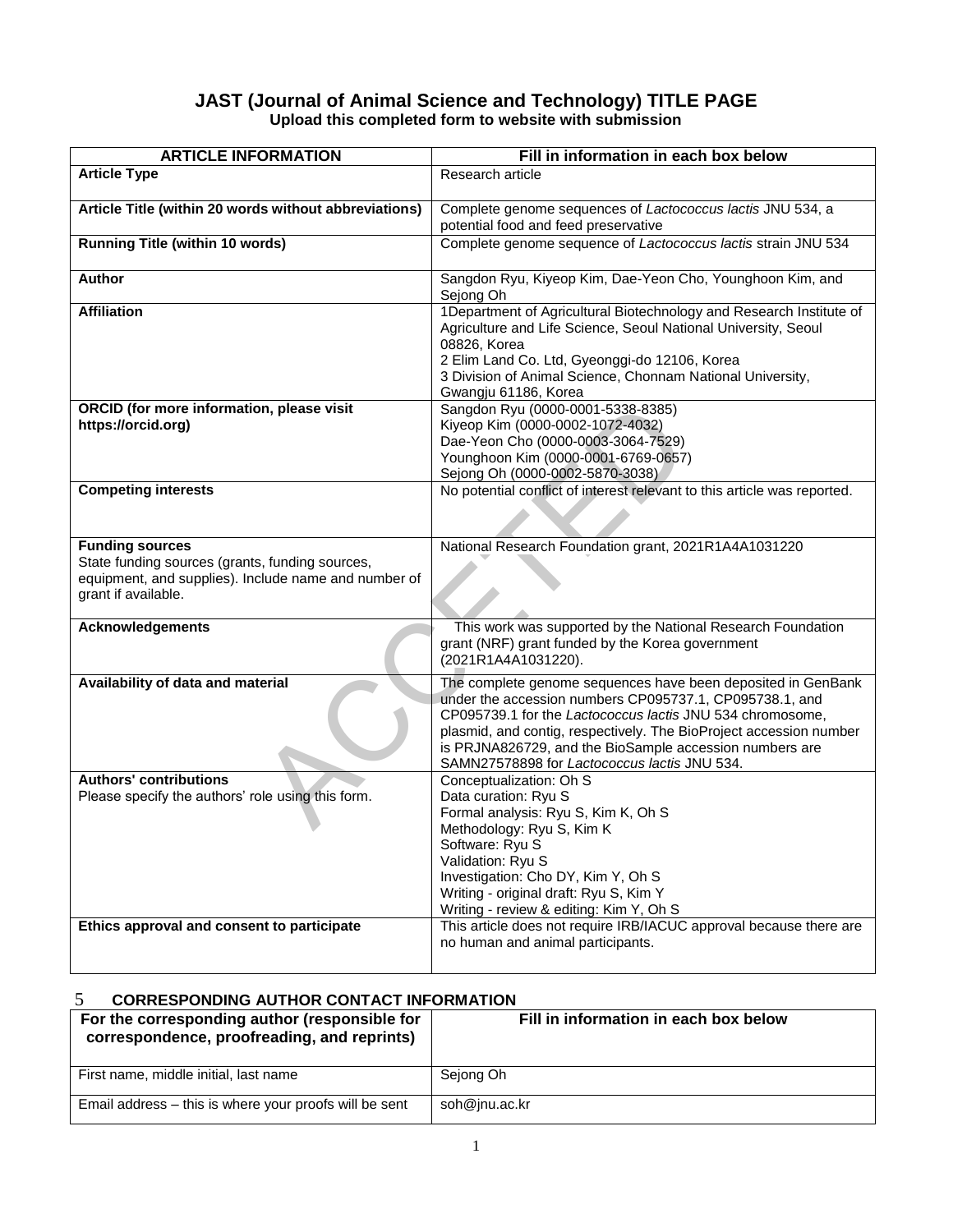| Secondary Email address | soh@chonnam.ac.kr               |
|-------------------------|---------------------------------|
| Address                 | 77 Yongbong-ro, Buk-gu, Gwangju |
| Cell phone number       | 010-3798-8537                   |
| Office phone number     | 82-62-530-2116                  |
| Fax number              | 82-62-530-2129                  |

CCETER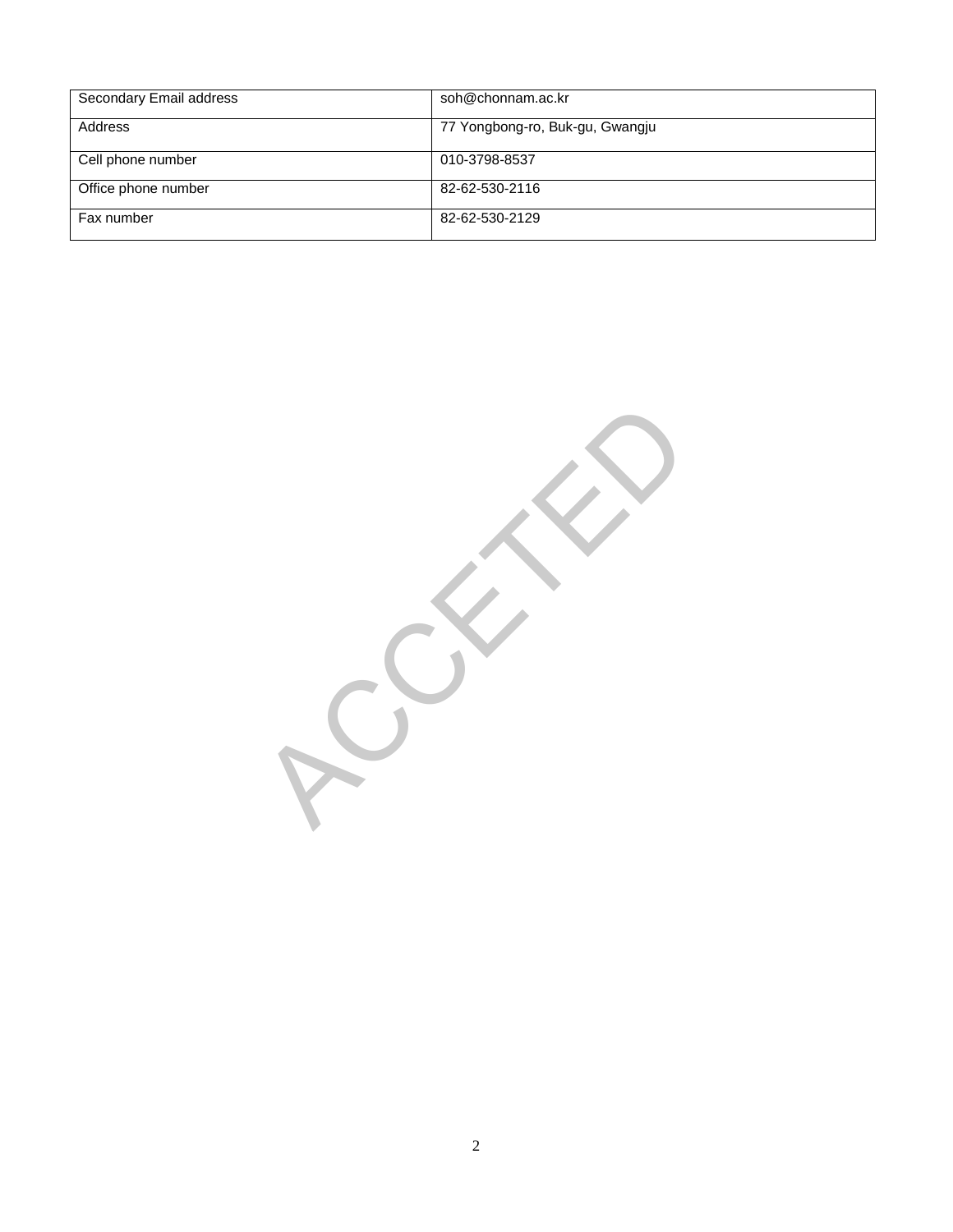# **Complete genome sequence of** *Lactococcus lactis* **strain JNU 534, a potential food and feed preservative**

10

#### **ABSTRACT**

A new bacteriocin-producing lactic acid bacteria isolated from kimchi was identified as *Lactococcus lactis* JNU 534, presenting preservative properties for foods of animal origin. In this study, we present the 15 complete genome sequence of the bacterial strain JNU 534. The final complete genome assembly consists of one circular chromosome (2,443,687 bp) with an overall GC content of 35.2%, one circular plasmid

sequence (46,387 bp) with a GC content of 34.5%, and one circular contig sequence (7,666 bp) with a GC

content of 36.2%.

20 **Keywords**: *Lactococcus lactis,* JNU 534, Bacteriocin, Complete genome sequence

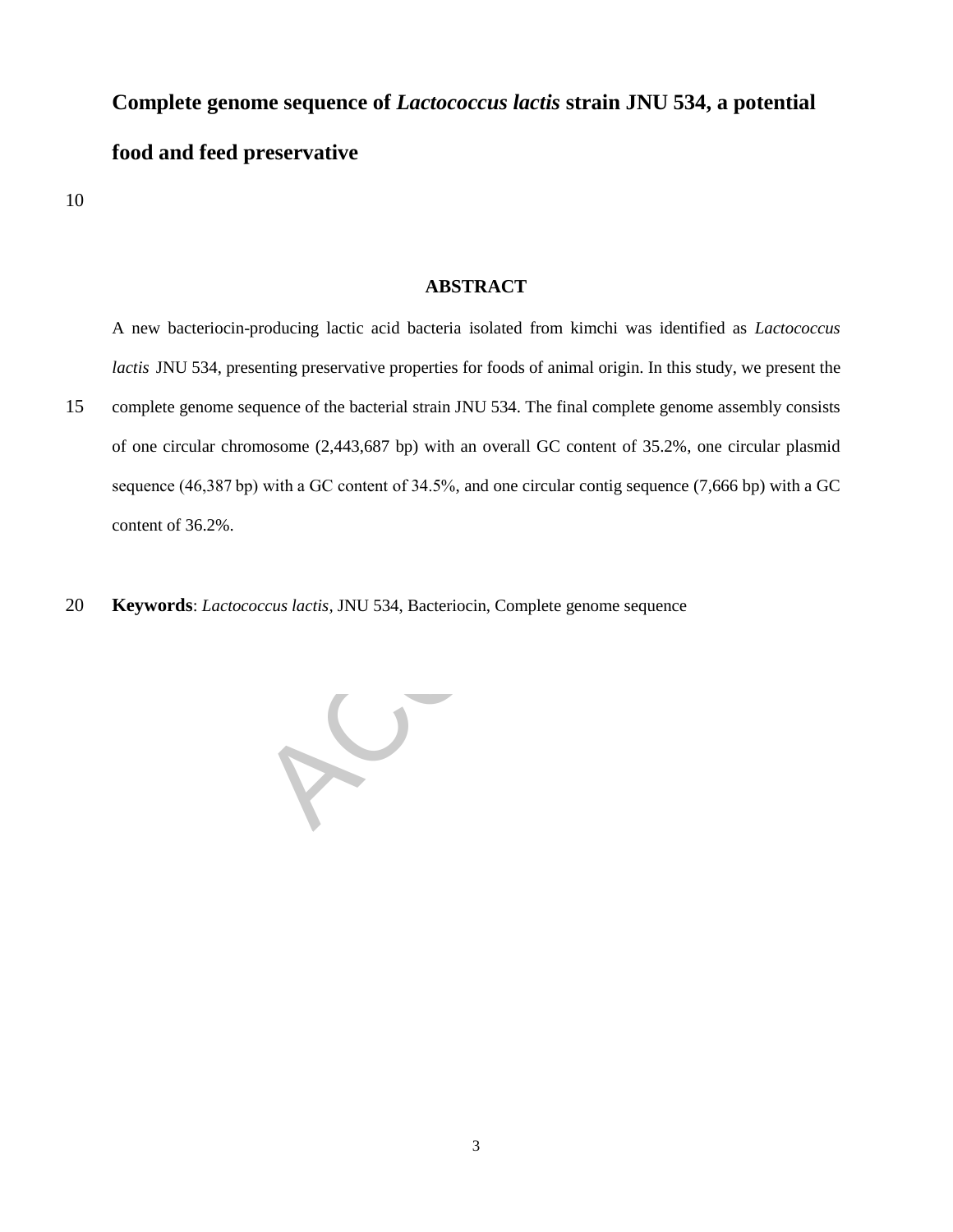*Lactococcus lactis* is a homo-fermentative, Gram-positive cocci and is traditionally used around the world in the fermentation process of dairy products, kimchi and silage [1]. Recent research show that *L.*  25 *lactis* suppressed methane production in ruminant because these bacteria had the ability to inhibit rumen methanogens [2].

Among the antibacterial compounds produced by lactic acid bacteria, bacteriocin is a natural proteinaceous substance that inhibits the growth of pathogenic bacteria present in food and whose production can be controlled through genetic manipulation [3]. When ingested, it is decomposed by 30 proteolytic enzymes in the digestive system and is harmless to the human body [4]. Therefore, bacteriocin is attracting attention as a natural, non-toxic preservative produced by microorganisms with potential applications in the food industry [5]. Many bacteriocins have been identified and a few under the same *Lactobacillus* genus are known to produce different types with different activity ranges [6]. Nisin, a representative bacteriocin produced by *Lactococcus lactis* subsp. *lactis*, is a polypeptide composed of 34 35 amino acids that is non-toxic to humans. Owing to its characteristics, its application as a food preservative

is a natural, non-toxic preservative produced by microorganis<br>
bod industry [5]. Many bacteriocins have been identified and a fe<br>
are known to produce different types with different activity rai<br>
biocin produced by *Lacto* In the present study, *L. lactis* JNU 534 producing bacteriocin (previously identified as *Pediococcus damnosus*) was isolated from kimchi [8]. This strain was cultured in de Man, Rogosa, and Sharpe (MRS) broth (Difco, Sparks, MD, USA) at 37 °C for 24 h. Total genomic DNA of *L. lactis* JNU 534 was 40 extracted using the PureHelix<sup>TM</sup> Genomic DNA prep kit (Nanohelix, Daejeon, Korea) according to the instructions of the manufacturer. The concentration of extracted DNA and quality were measured using the Qubit 2.0 Fluorometer (Invitrogen, Carlsbad, CA, USA) and the SpectraMax ABS Plus microplate reader (Molecular devices, San Jose, CA, USA), respectively.

has been expanded, and it is currently permitted as a food additive in several countries [7].

The complete genome of *L. lactis* JNU 534 was sequenced using the PacBio Sequel system (Pacific

45 Biosciences, Menlo Park, CA, USA) and the Illumina HiSeq (151 x 2 bp paired-end sequencing) platforms at Macrogen (Macrogen, Seoul, Korea). The preparation of sequencing libraries for PacBio sequencing was performed using the SMRTbell<sup>TM</sup> template prep kit 1.0 (Pacific Biosciences) and Illumina sequencing was performed using the NEBNext<sup>®</sup> Ultra<sup>TM</sup> DNA library prep kit for Illumina<sup>®</sup> (NEB, Ipswich, MA), according to the instructions of the manufacturers. A total number of 131,035 reads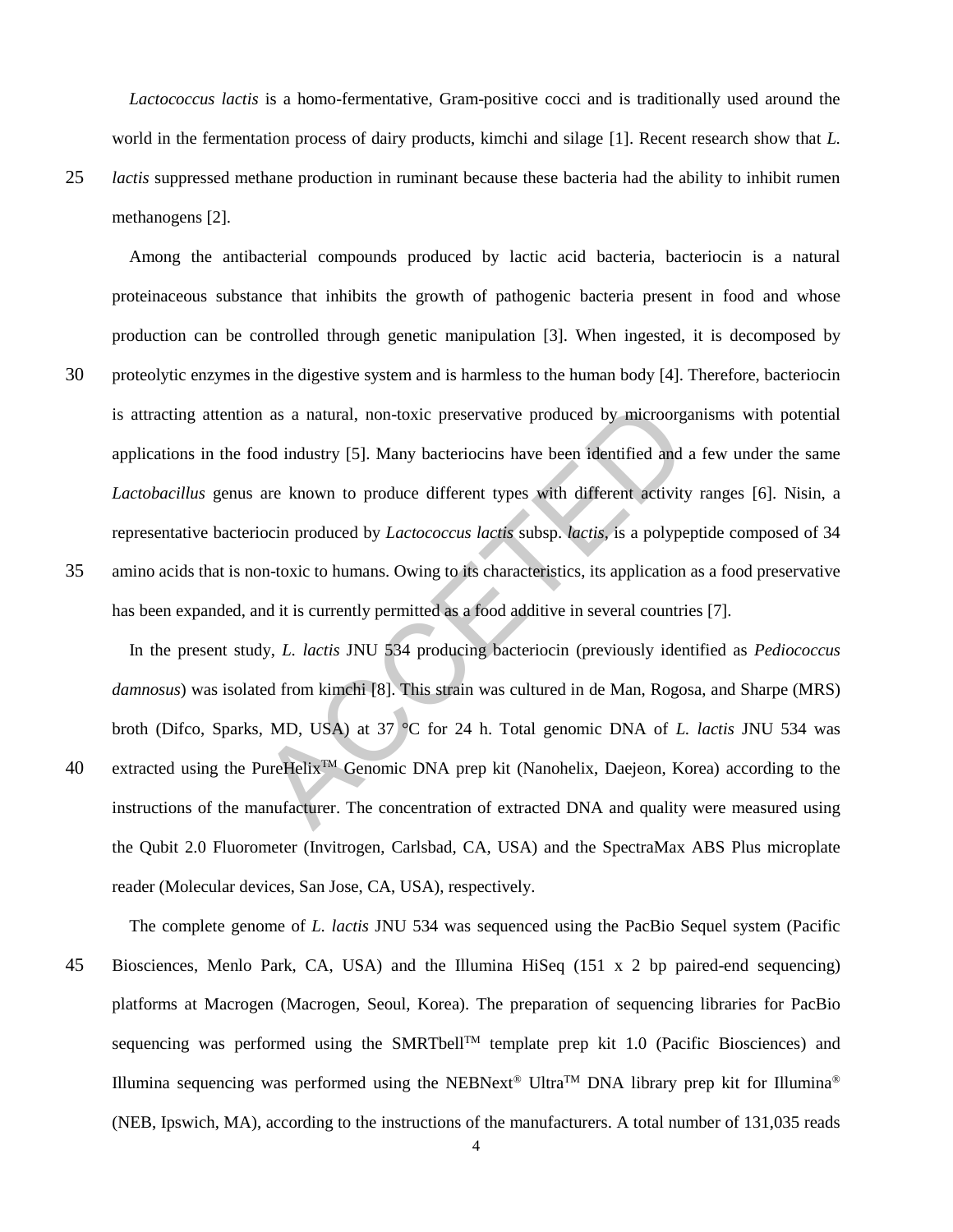- 50 with a mean subread length of 9,196 bases (N50, 10,823 bases) were obtained with PacBio sequencing, and 33,461,064 paired-end reads totaling 5,052,620,664 bp were obtained with Illumina sequencing. *De novo* assembly was carried out using microbial assembly application within the PacBio SMRT analysis pipeline 8.0 with default options (http://www.pacb.com/devnet/). The Microbial Assembly Application can determine whether contigs are circular and automatically rotate each contig start site as the origin of
- 55 replication. Assembly error correction was performed using Pilon version 1.21 [9]. The completeness of the genome assembly was assessed using the Benchmarking Universal Single-Copy Orthologous suite (BUSCO, v5.1.3) [10]. The chromosome, plasmid, and contig annotation were performed using rapid prokaryotic genome annotation (Prokka, v1.13) [11].

annotation (Prokka, v1.13) [11].<br>
Some sequence of *L. lactis* JNU 534 consists of one circular chrom<br>
C content of 35.2%, one circular plasmid sequence (46,387 bp) with<br>
g sequence (7666 bp) with a GC content of 36.2%. A The complete genome sequence of *L. lactis* JNU 534 consists of one circular chromosome (2,443,687 60 bp) with an overall GC content of 35.2%, one circular plasmid sequence (46,387 bp) with a GC content of 34.5%, and one contig sequence (7666 bp) with a GC content of 36.2%. A total of 2511 predicted genes, including 19 rRNA and 62 tRNA, were identified on the genome, of which 2455, 49, and 7 coding DNA sequences were located on the chromosome, plasmid, and contig, respectively. The genomic information of *L. lactis* JNU 534 may guide future research on the characteristics and stability of this strain and 65 confirm its applicability as a preservative of foods of animal origin.

## **NUCLEOTIDE SEQUENCE ACCESSION NUMBER**

The complete chromosome, plasmid, and contig sequences of *L. lactis* JNU 534 have been deposited in GenBank under the accession numbers CP095737.1, CP095738.1, and CP095739.1, respectively. The 70 BioProject and BioSample accession numbers are PRJNA826729 and SAMN27578898.

#### **ACKNOWLEDGMENTS**

This work was supported by the National Research Foundation grant (NRF) grant funded by the Korea government (2021R1A4A1031220).

75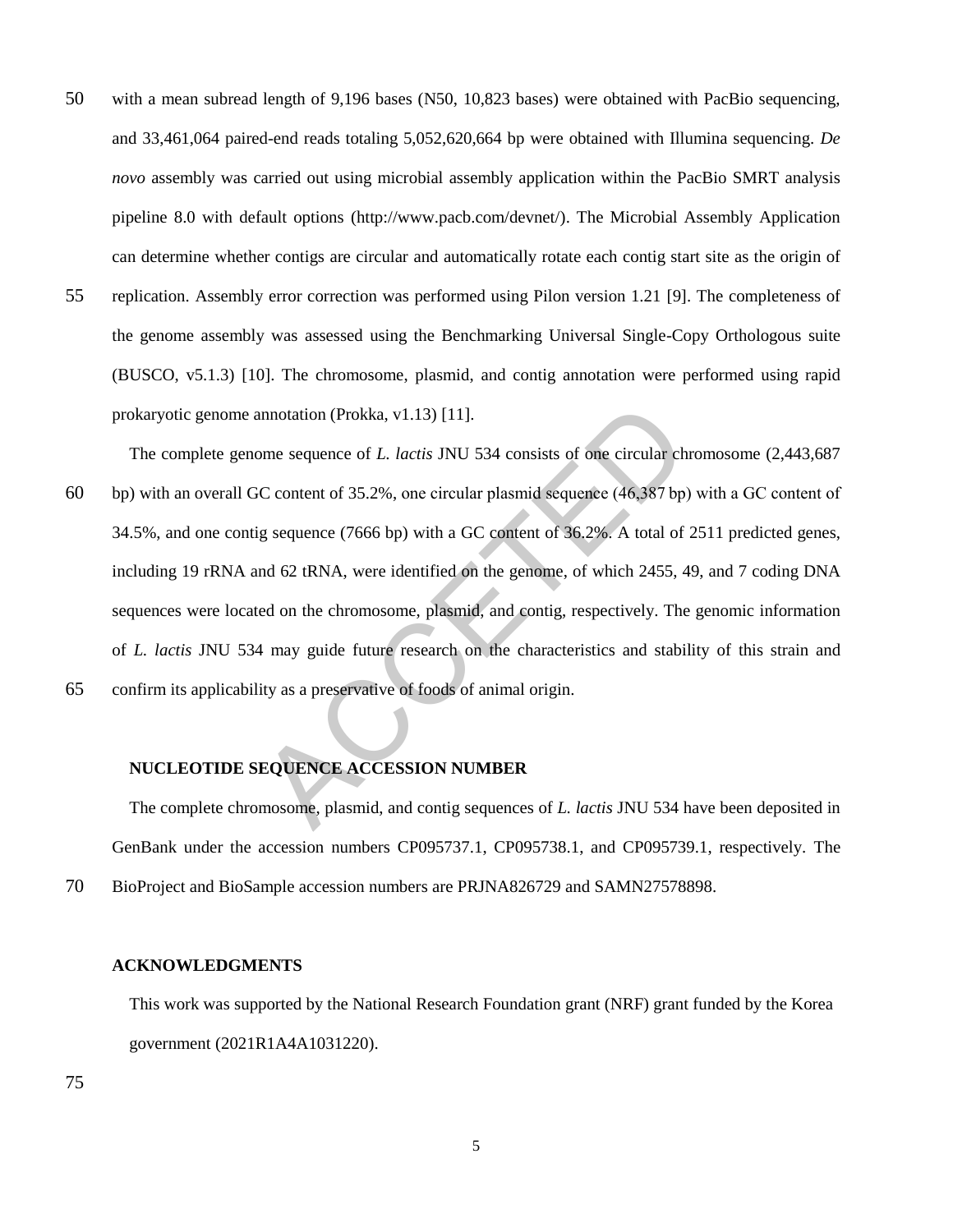# **REFERENCES**

- 1. van Hylckama Vlieg JE, Rademaker JL, Bachmann H, Molenaar D, Kelly WJ, Siezen RJ. Natural diversity and adaptive responses of Lactococcus lactis. Curr Opin Biotech. 2006;17:183-190. https://doi.org/10.1016/j.copbio.2006.02.007.
- 80 2. Huyen NT, Martinez I, Pellikaan W. Using lactic acid bacteria as silage inoculants or direct-fed microbials to improve in vitro degradability and reduce methane emissions in dairy cows. Agronomy. 2020;10:1482. https://doi.org/10.3390/agronomy10101482.
	- 3. Nes IF, Johnsborg O. Exploration of antimicrobial potential in LAB by genomics. Curr Opin Biotech. 2004;15:100-104. https://doi.org/10.1016/j.copbio.2004.02.001.
- 85 4. Chikindas ML, Weeks R, Drider D, Chistyakov VA, Dicks LM. Functions and emerging applications of bacteriocins. Curr Opin Biotech. 2018;49:23-28. https://doi.org/10.1016/j.copbio.2017.07.011.
	- 5. Jack RW, Tagg JR, Ray B. Bacteriocins of gram-positive bacteria. Microbiol Rev. 1995; 59:171-200. https://doi.org/10.1128/mr.59.2.171-200.
- 6. Oh S, Roh H, Ko H-J, Kim S, Kim KH, Lee SE, et al. Complete genome sequencing of Lactobacillus 90 acidophilus 30SC, isolated from swine intestine. Am Soc Microbiol 2011;2882-2883. https://doi.org/10.1128/JB.00343-11.
	- 7. Kim WJ. Bacteriocins of lactic acid bacteria: Their potentials as food biopreservative. Food Rev Int. 1993;9:299-313. https://doi.org/10.1080/87559129309540961.
- eeks R, Drider D, Chistyakov VA, Dicks LM. Functions and emergurr Opin Biotech. 2018;49:23-28. https://doi.org/10.1016/j.copbio.2<br>
2, Ray B. Bacteriocins of gram-positive bacteria. Microbiol Rev. 15<br>
1128/mr.59.2.171-200. 8. Lee J. HS, Yun B, Oh S. Characteristics and partial purification of a bacteriocin produced by 95 *Pediococcus damnosus* JNU 534. Food Sci Ani Resour. 2011;31:952-959. https://doi.org/10.5851/kosfa.2011.31.6.952.
	- 9. Walker BJ, Abeel T, Shea T, Priest M, Abouelliel A, Sakthikumar S, et al. Pilon: an integrated tool for comprehensive microbial variant detection and genome assembly improvement. PLOS ONE. 2014;9. https://doi.org/10.1371/journal.pone.0112963.
- 100 10.Simão FA, Waterhouse RM, Ioannidis P, Kriventseva EV, Zdobnov EM. BUSCO: assessing genome assembly and annotation completeness with single-copy orthologs. Bioinformatics. 2015;31(19):3210- 3212. https://doi.org/10.1093/bioinformatics/btv351.
	- 11.Seemann T. Prokka: rapid prokaryotic genome annotation. Bioinformatics. 2014;30(14):2068-2069. https://doi.org/10.1093/bioinformatics/btu153.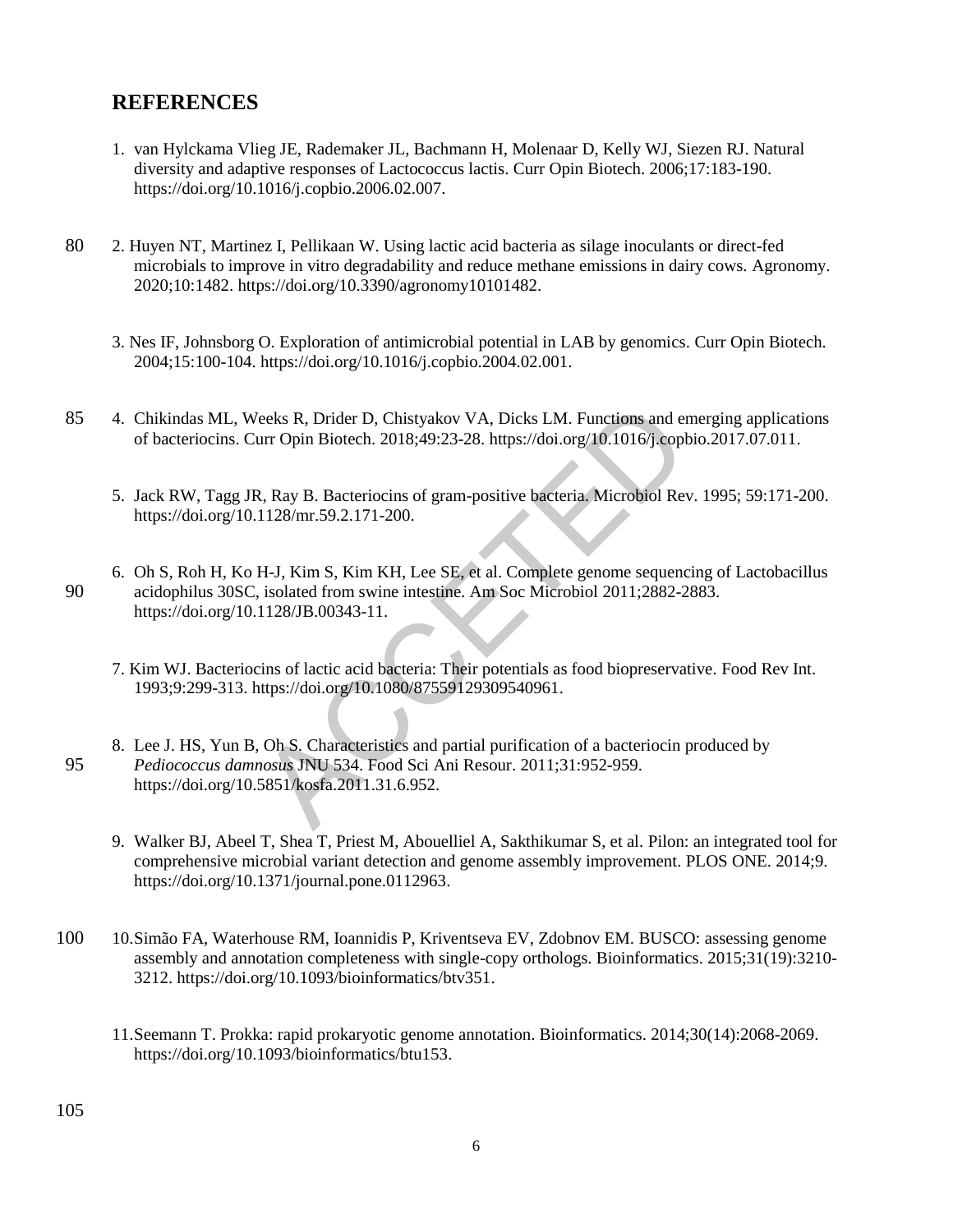| Name       | Length (bp) | GC (%) | Depth   | CDSs <sup>1</sup> | tRNA <sup>2</sup> | $rRNA^{3}$       |
|------------|-------------|--------|---------|-------------------|-------------------|------------------|
| Chromosome | 2,443,687   | 35.2   | 421.4   | 2,455             | 62                | 19               |
| Plasmid    | 46,387      | 34.5   | 1,427.1 | 49                | $\overline{0}$    | $\boldsymbol{0}$ |
| Contig     | 7,666       | 36.2   | 94.6    | 7                 | $\overline{0}$    | $\overline{0}$   |
| Total      | 2,497,740   | 35.2   | 439.1   | 2,511             | 62                | 19               |

**Table 1. Genome features of** *Lactococcus lactis* **JNU 534**

<sup>1)</sup>CDSs: coding DNA sequences

2)tRNA: Transfer RNA

RECK 110 <sup>3)</sup> rRNA: Ribosomal RNA